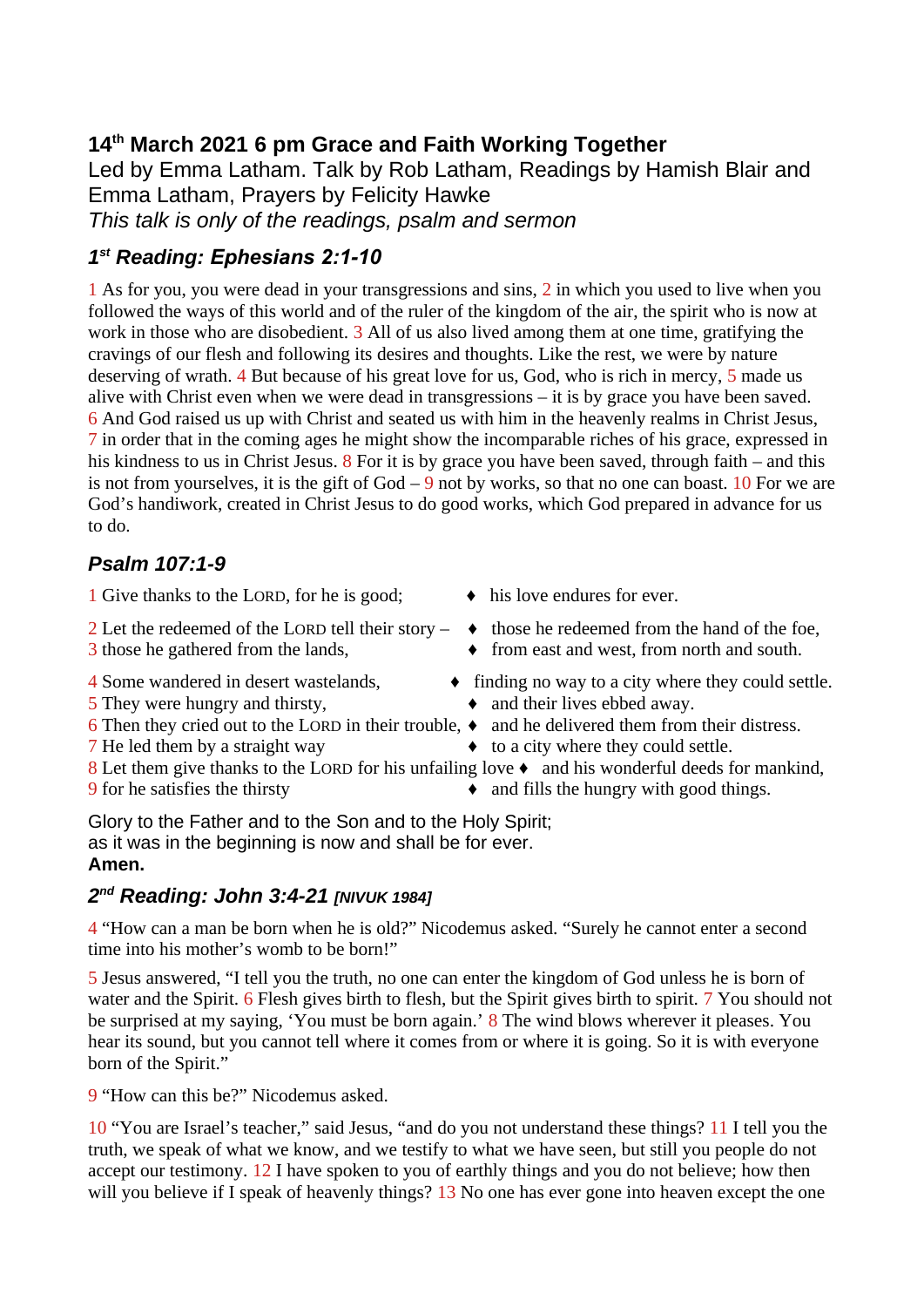who came from heaven – the Son of Man. 14 Just as Moses lifted up the snake in the wilderness, so the Son of Man must be lifted up, 15 that everyone who believes in him may have eternal life.'

16 For God so loved the world that he gave his one and only Son, that whoever believes in him shall not perish but have eternal life. 17 For God did not send his Son into the world to condemn the world, but to save the world through him. 18 Whoever believes in him is not condemned, but whoever does not believe stands condemned already because he has not believed in the name of God's one and only Son. 19 This is the verdict: Light has come into the world, but men loved darkness instead of light because their deeds were evil. 20 Everyone who does evil hates the light, and will not come into the light for fear that his deeds will be exposed. 21 But whoever lives by the truth comes into the light, so that it may be seen plainly that what he has done has been done through God.

This is the Word of the Lord **Thanks be to God**

### *Sermon*

[Rob:] Well, good evening again. Shall we pray.

Father, may I speak in the name of God, who is Father, Son and Holy Spirit. Amen.

I've got a very significant anniversary coming up next Sunday actually. I thought it was somewhere between this Sunday and next, but I discovered by checking on my old diaries that it is actually next Sunday. And I know I only still like a youthful sort of person in my 50s, but the reality is that I'm much older than that, and it's now 50 years next Sunday to when I preached my first sermon. Well, that gives you some indication of my age maybe. That first sermon was based on the studies of Job that I'd done as an A-level student in my Sixth Form. And I chose as my text Job [1](#page-1-0)9 verse  $25<sup>1</sup>$ , still imprinted on my heart, which is,

For I know that my Redeemer lives, and at last he will stand upon the earth.

And that sounds pretty much a sermon that will be full of faith, and in my indeed my sermon, my very first sermon, was about faith. It was about the desire, the need, to have a first-hand experience of the living God, so that one could live a Christian life and follow faithfully in the way in which we are called. Unfortunately what I was preaching, and I often say to myself actually, that I preach to myself as much as to anybody else (I always want to take my lessons to you as seriously for myself, if you see, because I think that's quite important, that would otherwise make me a little bit of a hypocrite I think). But if anything was true, that certainly was not true for myself. I was not at all a person full of faith. I mean, looking back on it now, I think I probably had more faith than I actually thought, because I can see what I was trying to get at. But the reality was, I didn't have an experience of a living God. And what I was preaching about was definitely intended for me, because that is exactly what I was seeking.

<span id="page-1-0"></span>And yet, I'm bound to say that in my unfaith, in my unbelief, there was an awful lot of God's grace working. And I just thank God that I recall that people did respond to my sermons in those early days, and they did hear faith being preached. For me, it was to be a little while longer before my journey of faith was complete. And indeed, to show how short my faith was, one of the issues that I had to face as training to be a Methodist local preacher, as I was at the time, was that you had to face up to a trial examination by your peers as already qualified Methodist local preachers and ministers of the circuit at the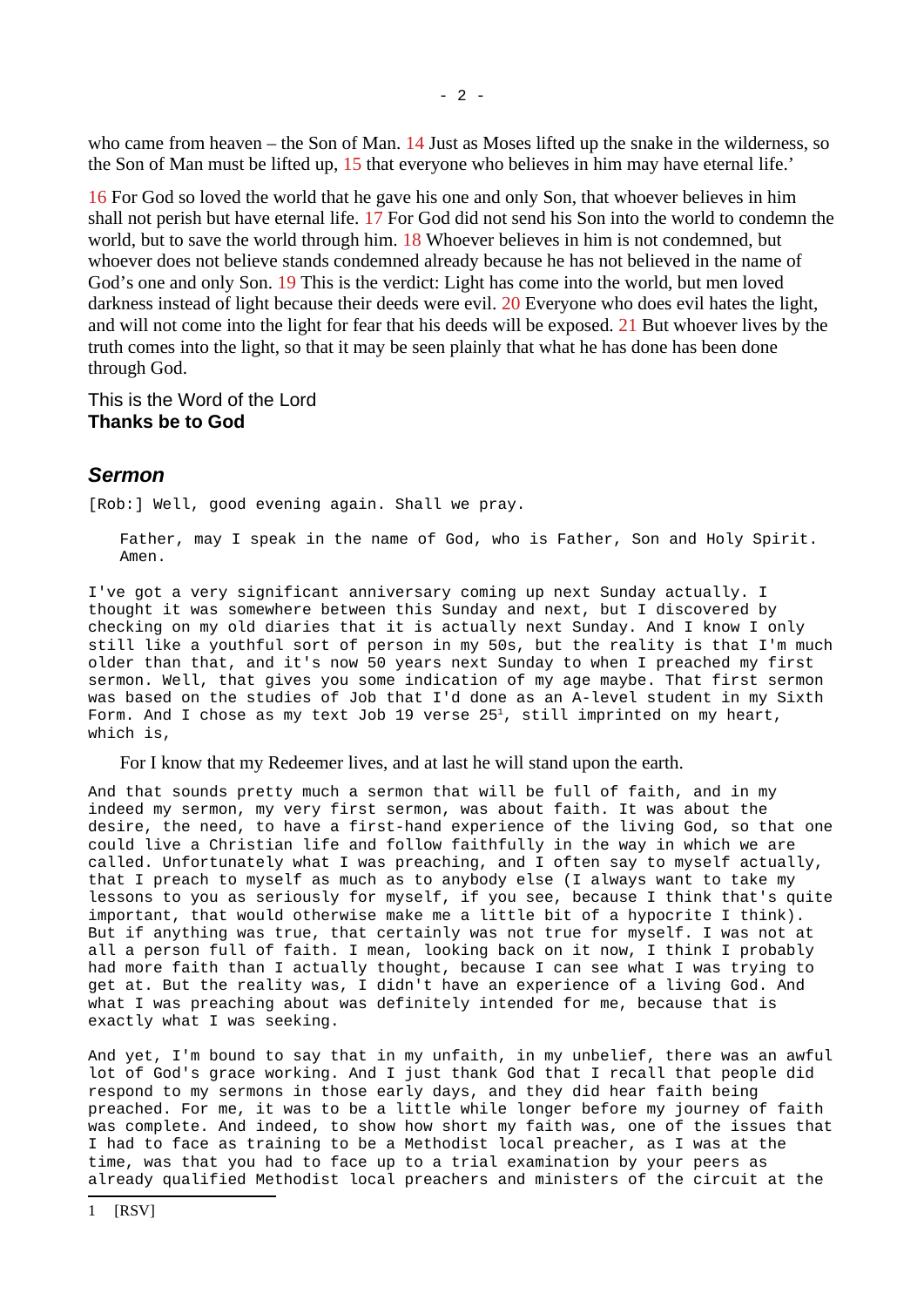local preachers' meeting. My recollection is I'd sat, as I'd listened to two other local preachers, who are about to be fully accredited, as it's called, and they were asked a question about grace. The question about grace was simply this, "How would you define it, what do you understand by the word grace?" My recollection that one of them spoke about the gracefulness of a swan. Which is true, you watch any swan on a river or lake, and you will see a swan gliding on the face of the water. What perhaps you don't see of course is the feet paddling away underneath, that are actually showing how hard that that glide, which looks serene to us, is having to be worked on. But then another Methodist local preacher commented to me afterwards, he said really, he said, "I was rather disappointed by the answer of what was given about grace in that, Robert, I really do hope that when you're being examined that you'll actually have better things to say." Needless to say, that filled me with some trepidation as to exactly what I might say. Though, I have to say, thinking about it, all those many years ago, I do believe that I might have had a little bit of a better answer, because my thought about grace then was simply that it was the active love of God working out in this world.

Well, faith still eluded me, even when I was recognised as a Methodist local preacher. There was something which still was absent in my mind. I remember the service to this day, a preaching of a very personal sermon by the preacher, and the moment in which God's grace touched my life again because, as we were singing the hymn before communion, which was *O Thou Who Camest From Above*, for three of those verses I sensed a real surge of God's power in me and wondered what on earth it was that lifted my heart in praise and here I now recognise was God's Spirit working and active. The problem was, it only lasted for about three verses. And then we were into the service again and life resumed its normal play.

I was just shy of being 21 when I was recognised as a Methodist local preacher, and it took me another 18 months to come to the point of surrender, and through the help of an Anglican prayer fellowship, to be prayed over for the baptism of the Holy Spirit. But you know, having found faith in that experience and encounter with God, then my life, I suppose, has never been the same since. And it explains an awful lot about what progressed on from there, and to be ordained etc. etc. But it's interesting: when I shared my dilemma, both corporately and individually with other people, then I got an awful lot of encouragement. One of those encouragements was to be told the story of John Wesley and Peter Böhler. John Wesley himself had a real search for faith until on the 24th of May 1738, 'his heart was strangely warmed'. When confiding in his friend Peter Böhler, a Moravian, he was told, "John, preach faith till you have faith. And then you will have faith indeed."<sup>[2](#page-2-0)</sup> I think I tried to do that. And my reason, of course, for sharing this is in the reading that Hamish read for us from Ephesians: we're told very clearly that we are saved by God by grace, through faith.

You see, the connection of faith and grace is so important. Grace, as the Living Bible has it, is the unmerited favour of God. It's about sheer gift, it's a matter that God gives us out of His grace and glory into the impoverished rubbish of what our lives would be without it, and God always acts before us, so everything that He does for us is sheer gift. And that gift is grace. It's this unmerited favour, this supreme love shown into our hearts. And the way that we respond to that love is by faith, by accepting it, trusting it, and believing it. The day I was baptised in the Holy Spirit, with those Anglican people around me praying for me, I was simply asked, "Robert, do you wish to be baptised in the Holy Spirit? Do you wish to receive the Holy Spirit?" And I just said, "Yes." And that was the prayer, "Receive God's Holy Spirit." And my life of faith truly began.

We turn now to the Gospel reading from John's gospel, which Emma read for us. As we begin to hear how Jesus is teaching Nicodemus, we're told by Jesus that He,

<span id="page-2-0"></span><sup>2</sup><https://www.ccel.org/ccel/wesley/journal.vi.ii.xi.html>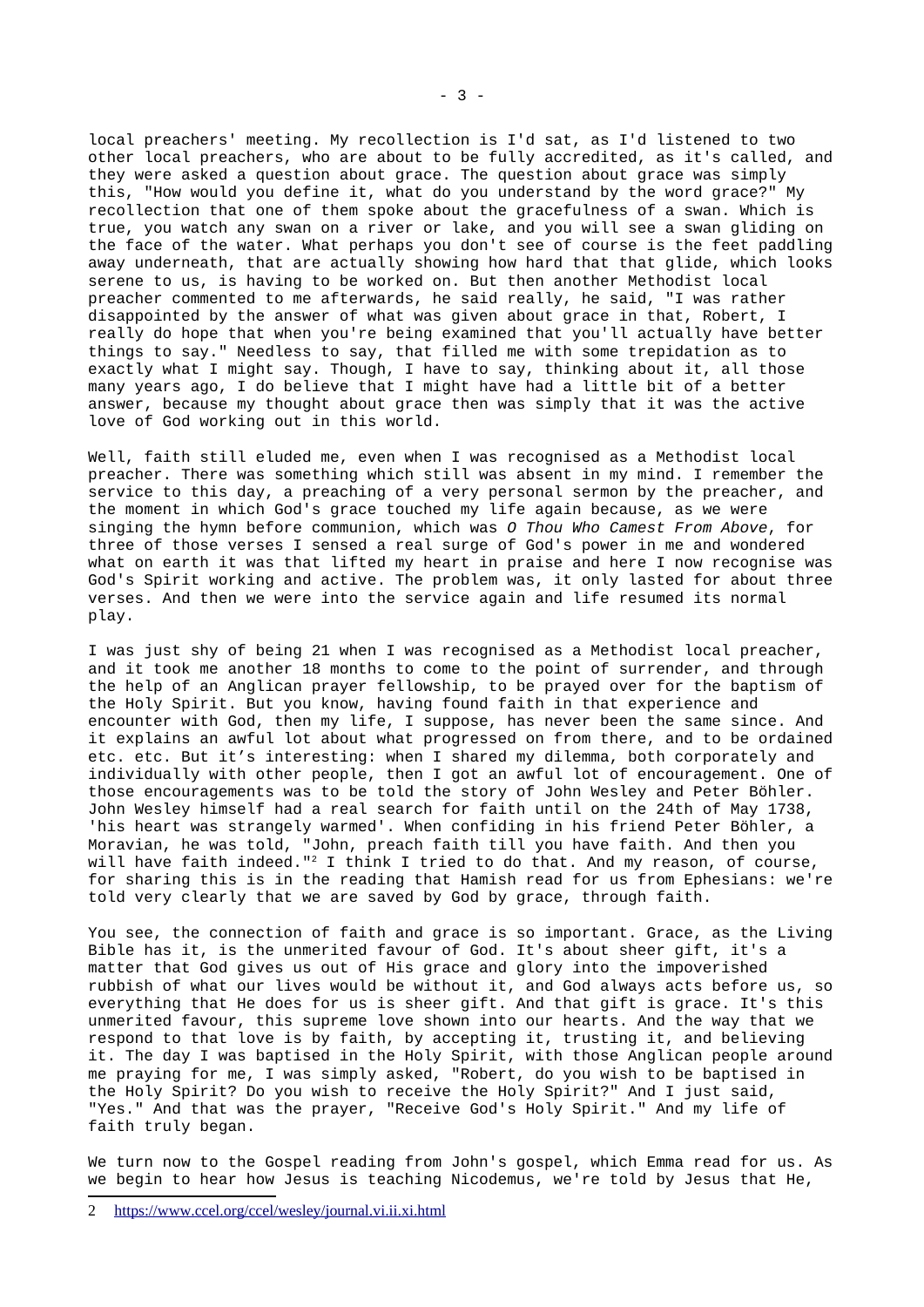the Son of Man, must be lifted up in order to do what God wishes for Him to do. And He uses that phrase, and says that it would be rather like Moses lifted up the serpent in the wilderness. So here we need to actually recall what that was about. In actual fact, if we'd had the three readings set for today, the Old Testament reading would have been from the book of Numbers, and would have been exactly this one<sup>[3](#page-3-0)</sup>. But let me tell you the story. As you know, the Exodus period, when the Israelites left Egypt, and headed to the Promised Land, was not actually one that was plain sailing. They moaned and groaned continually and when they first got the opportunity to enter into the Promised Land, their lack of faith meant that they refused even to make the attempt. And so they were condemned by God to travelling around the wilderness of Sinai for 40 years (It's interesting that their clothes and their shoes never wore out). And during one of these times of wanderings, there was a time when the people of Israel sinned. The Bible tells us, as a punishment, God sent amongst them poisonous snakes. And these poisonous steaks bit the people, and a number of people died because of it. And clearly, those who didn't die were constantly under the threat of receiving a bite that could at any moment kill them. The people cried out to Moses, they were called to repentance, and Moses, in order to help them out of this dilemma, made a bronze snake, impaled it on a stick and held it up prominently or placed it, held up high, in a prominent place where the people who were being bitten could come and look at the snake, see it impaled, and they would look on it and be healed.

In some senses, it seems to me to act very much like a sacrament. A sacrament of course, if we recall maybe our confirmation, is defined by the Book of Common Prayer as an outward and visible sign of an inward and spiritual grace. Of course, it's not an active thing like Holy Communion or Baptism, which are the two main sacraments, but it has all the hallmarks of a sacred sign that is set up by Moses, and in God's grace, if we look in faith and trust, that looking at this serpent would actually heal the people: they were healed. And this bronze serpent was kept as a treasured possession. Much, much later when they were settled in the Promised Land and the kings, King Saul, David and Solomon, had long gone, then King Hezekiah destroyed the snake, because people were beginning to make an idol of it, and he felt that was very wrong. But if we think of this sign as a sacrament, then we clearly have something of God's grace acting in order to bring healing to the people. When bitten, all they had to do was look upon this impaled serpent that Moses had made, and their trusting and believing God's work in their lives, they found healing, and the problem was solved.

In many ways, I think the Old Testament is best understood in the same sort of way as a book of faith. We actually think the Old Testament is maybe more about law and anticipating the coming of Jesus. But you know, the foundations of faith are actually laid for us in the context of the Old Testament. The living-out of the Law was an act in itself of faith. And of course, the foundations of faith is found in the story of Abraham, the man who trusted God to travel far away from his kindred and his family and friends to a place that God only told him that he would actually live in, once he'd arrived. He had no idea where he was travelling until then. And Abraham is often called the father of faith. And Abraham was counted as righteous, we're told in Scripture, because of his faith, because he believed he was counted as righteous before God. And therefore is the father of faith, the archetype person of faith, the person that we can look to, not just to Jesus, of course, who is the author and perfecter of our faith (as Hebrews tells us) but actually to a human being, like us, who trusted and followed Father God.

And so we come to consider this in the context of what Jesus calls us to. When Jesus talks about being lifted up, He's obviously referring to His crucifixion. And then, in the gospel of John, we're told that the motivation for this is God's love for the world. I recall taking a funeral to one of my smaller churches before retirement (well a fair bit before retirement actually), and

<span id="page-3-0"></span><sup>3</sup> Numbers 21:4-9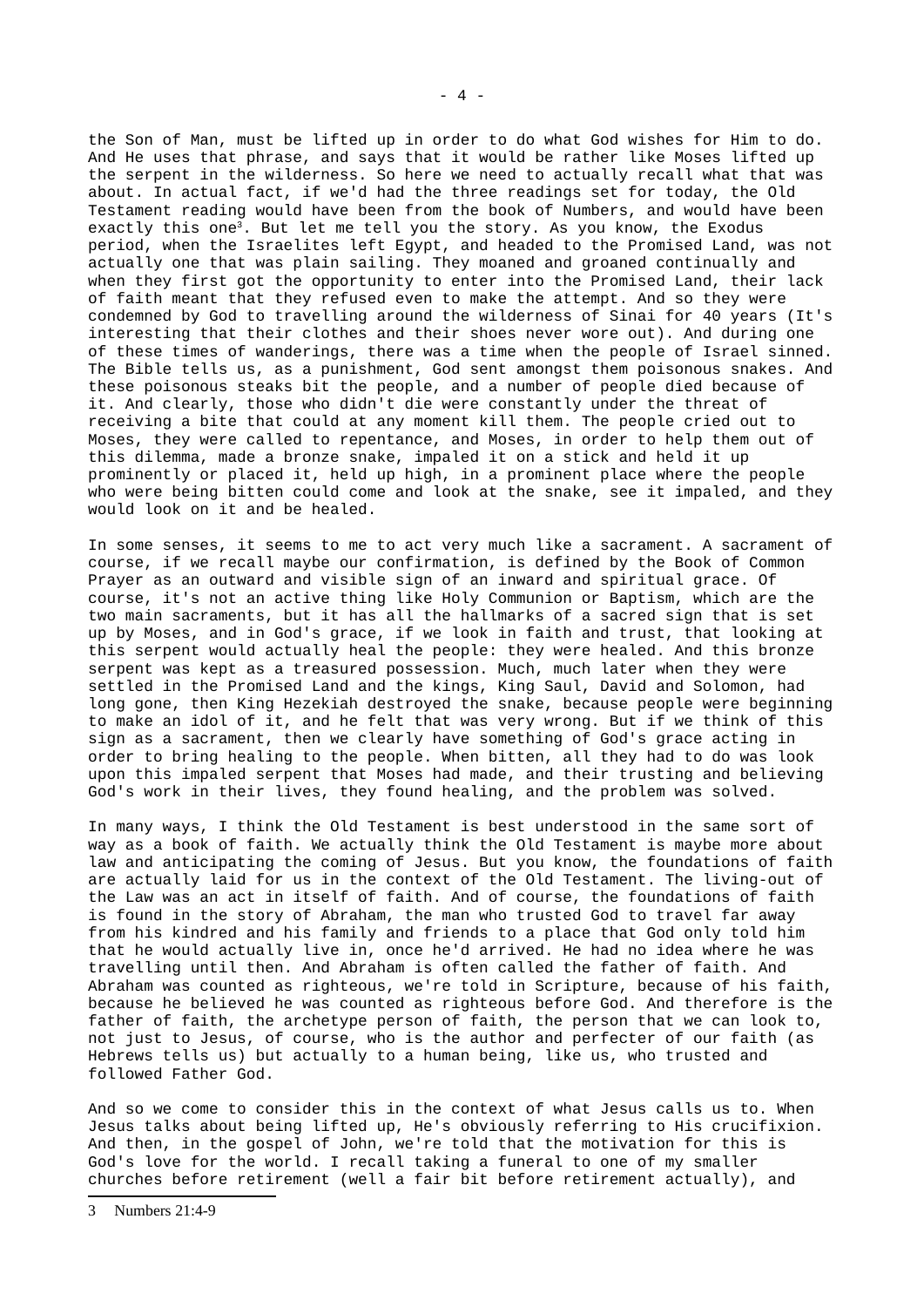wanted to quote these very famous words, and found as I tried to, I'd forgotten them! Let's see if I can remember them [John 3:16, RSV] now.

For God so loved the world that he gave his only Son, that whoever believes in him should not perish but have eternal life.

My goodness. Isn't that wonderful? The most famous words in the Bible. The ones, indeed, from which our own website takes its name[4](#page-4-0). John 3:16 is the way in which you log on to the website. And here is grace: God, from the time that we first fell into sin, when Adam and Eve had first plucked from the Tree of the Knowledge of Good and Evil the fruit that was forbidden to them, and eaten of it, God had already planned that Adam and Eve's children, will actually crush Satan who had tempted them to do it. This is grace: God has been working for this time of grace, when He will come Himself in the form of His Son, in the form of Jesus, to be lifted up, to die upon the Cross, and to actually enable us to be forgiven, and to receive our salvation. God so loved the world, He loves everybody in the world. It is not just for us nice people who have been saved, it's for everyone to receive of this. God makes this wonderful offer: a gift, an unmerited gift of grace to each one of us, to everyone in the world. All those who have been, to all those who will be, He gave us His gift of grace. "I love you, and I am seeking to bring you into My Kingdom." "God so loved the world that He gave His only Son, so that whoever believes in Him should not perish but have eternal life." John continues, it is not to condemn the world, that this is happening. It's to bring people into that relationship of faith and salvation. It's actually to make those connections and to bring us in to be the people who were meant to be: people who have a relationship and a connection with Father God, so that everything will work in our favour, but altered and made present by the work of God.

So I hope over this short time of me talking to have given you some indications about the way in which the grace of God, the unmerited favour and our faith work together. It is, as I say, a very personal experience, from a journey of faith, setting out all those many years ago to preach without faith, but when I found the faith through the grace of God, I actually began to preach faith. And I just hope that you've heard me preach faith tonight.

Well let's kind of round this thing up a little bit better. It seems to me that as the reading continues, that we heard, that we are being called into that relationship with Father God, and it is that it is our faith that actually makes a very real difference. We're told that it is because of our faith, because we believe, those who believe are delivered, spared from condemnation. We don't have to worry any more about that time when people will be called before Father God to be judged. Because in a sense, we brought that judgement right through to this time by simply acknowledging our wretchedness, our need for God, our lack of faith, and by God's grace believing and trusting in the work of Jesus, we're actually brought into salvation, brought into the light.

But there are also those who do not believe, who run from the light, and they will have to face that condemnation, they will have to face that time, at some time in the future, when our Lord returns, their lives then will be weighed in the balance, and God's judgement, God's perfect judgement, will be pronounced. A long while ago (another long-while-ago story from Robert), a long while ago I was at a social function, for my mum's Free Church, it was a faggot and peas evening, and we'd all been eating faggots and peas, and there were many to spare, and being a young man and liking my grub, I was very keen when the seconds came around to say 'yes'. And I was a little bit hesitant when it was presented to me. And I was told immediately, "There are only two sorts of people," the person said, "the quick and the dead." Well, that's a direct quote

<span id="page-4-0"></span><sup>4</sup> [www.john316.co.uk](https://www.john316.co.uk/)